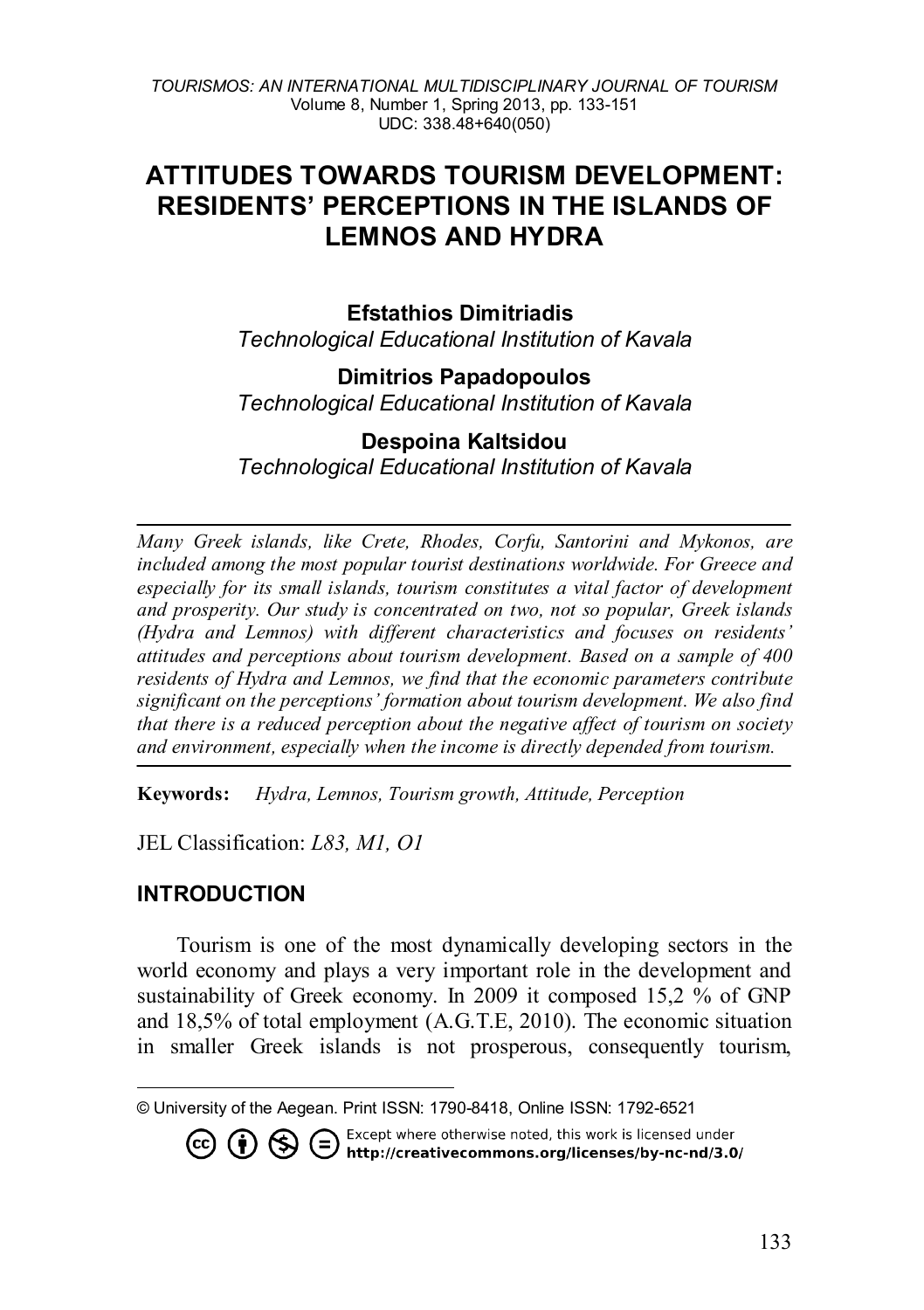constitutes an important source of income. Tsartas (2009) reports that it has been observed a progressive but constant and in many cases with fast rhythm "tourismization" (main economic orientation to the tourism) in the anthropography of the majority of the Greek islands. The growth of tourism, causes important impacts worldwide both positive and negative (Gürsoy et al., 2000; Haley et al., 2004) which are particularly sensitive in small islands, because of their unique characteristics, such as the limited space, the small amounts of natural goods and raw material, as well as the limited number of manpower (Kokkosis and Tsartas, 2001).

Among the positives of tourism are included the increase of income (Dwyer *et al*., 2000; Karamanidis, 2006; Mavrodontis, 2006), the increase of employment opportunities (Milman and Pizam, 1988), the reduction of unemployment (Dimitriadis et al., 2007; Chacko and Schaffer, 1993), the entrepreneurial opportunities (Štuhec et al., 2009), the preservation and resurgence of the culture (Mavrodontis, 2006; Mpenetatos et al., 2004; Swarbrooke and Horner, 1999), the improvement of infrastructures and services (Gyimothi, 1999), the increase of recreational installations (Lankford et al., 1997; Williams and Lawson 2001), the increase of the amusement options (Davis et al., 1988), the improvement of the police and fire safety (Lankford et al., 1997; Williams and Lawson 2001) and many others. Moreover, tourism indirectly affects a lot of other productive sectors such as building activity, technical projects, trade and recreation activities. Meliou & Maroudas (2010), found that "money" is considered amongst the most important contributions of tourism.

However, although the increase of tourism offers many positives, it can also be the cause of a lot of problems in the local societies. It has been accused for negative environmental impacts (Newsome, et al., 2004), for increase of land's value (Mpenetatos, et al., 2004), for being a threat of alteration of the local traditional culture (Andriotis and Vaughan, 2003; Kokkosis and Tsartas, 2001), for undesirable changes in the family values (Ap and Crompton 1993; Henthorne et al., 2010), for the increase of criminality, pollution and traffic congestion (Jeong and Faulkner, 1996), for uncontrolled building (Spilanis and Karayiannis, 2009). Also there has been an increase of prices (Haley et al., 2004), taxes (Dimitriadis et al., 2007), inflation (Pearce, 1980) and others.

The attitude of the residents towards tourism is very important in order to create a hospitable and attractive environment (Var et al., 1977). According to Przeclawski (1986), when the reception community makes tourists feel welcome, it is more likely for them to visit it again and also to recommend it to others. The social exchange theory has often been used to interpret the effect of the material and psychological transactions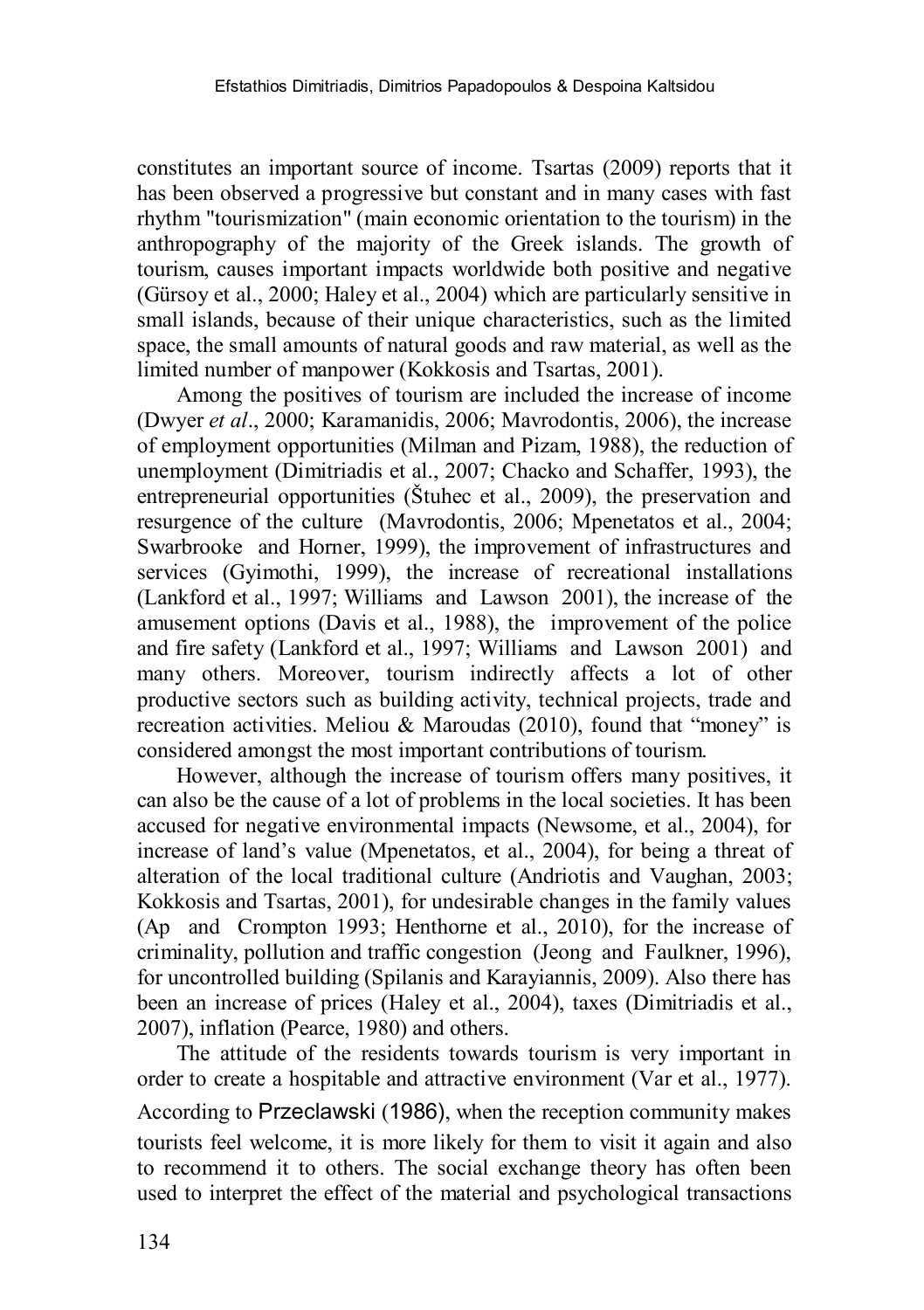on the attitudes of the residents of tourist destinations (Ap, 1992; Gursoy et al., 2002; Jurowski et al., 1997; Yoon et al., 1999). Many studies (Haralambopoulos and Pizam, 1996; Johnson et al., 1994; Weaver and Lawton, 2001) refer to an important relationship between the perceptions of tourism and the economic dependence from it, which implies that the residents that enjoy more economical profits, that come from tourism, have more positive attitudes in the tourist industry. Thus, the balance of perception of the residents for the cost and the benefits of tourism are considered to be an important factor for the visitor's satisfaction and it is of vital importance for the tourist growth (Allen *et al*., 1988; Andriotis and Vaughan, 2003; Lankford and Howard, 1994).

The demographic characteristics of the residents are also considered as significant factors that shape their attitudes and perceptions towards tourism. Harrill and Potts (2003) argue that women are more opposed to tourism than men. Zhang (2008) points out that older person are more aware of the profits of tourism, because they have seen the improvement of the quality of life and the economy in their community, compared to the past. In contrast, Rastegar (2010) argues that younger residents of tourist destinations show high expectations of tourism, while older residents look at it with more doubt because of the cultural changes that may tourism bring to the area. As far as the level of education is concerned, it was determined that in the Greek island environment, the individuals with higher level of education had more positive attitude towards tourism (Haralambopoulos and Pizam, 1996).

Hydra and Limnos are the 2 islands in which the present research study was performed. Hydra is a small island, very close to Athens, with a population that does not exceed 3 thousands residents. The tourism development of Hydra began in the 50's. The island is distinguished for its natural beauties, for maintaining the local heritage, for its authentic town planning and architecture and it is famous for his intense life and every year it accepts a big number of tourists. Consequently, almost all the residents of the island are engaged with tourism (Hristodoulou, 2007). In a research which took place in 2007, Hydra occupied the 9th out of 111 selected classified tourism island destinations worldwide. However, the last few years it faces economic crisis. (Hristodoulou, 2009).

Limnos is found in the north-eastern Aegean and it is inhabited by 18 thousand permanent residents. The main activities of the residents are agriculture, livestock-farming, fishing and trade. In the last decades, Limnos gradually developed in a place of holiday, without however having a balanced strategy of tourism growth. The intense building activity, with rather negative consequences for the natural environment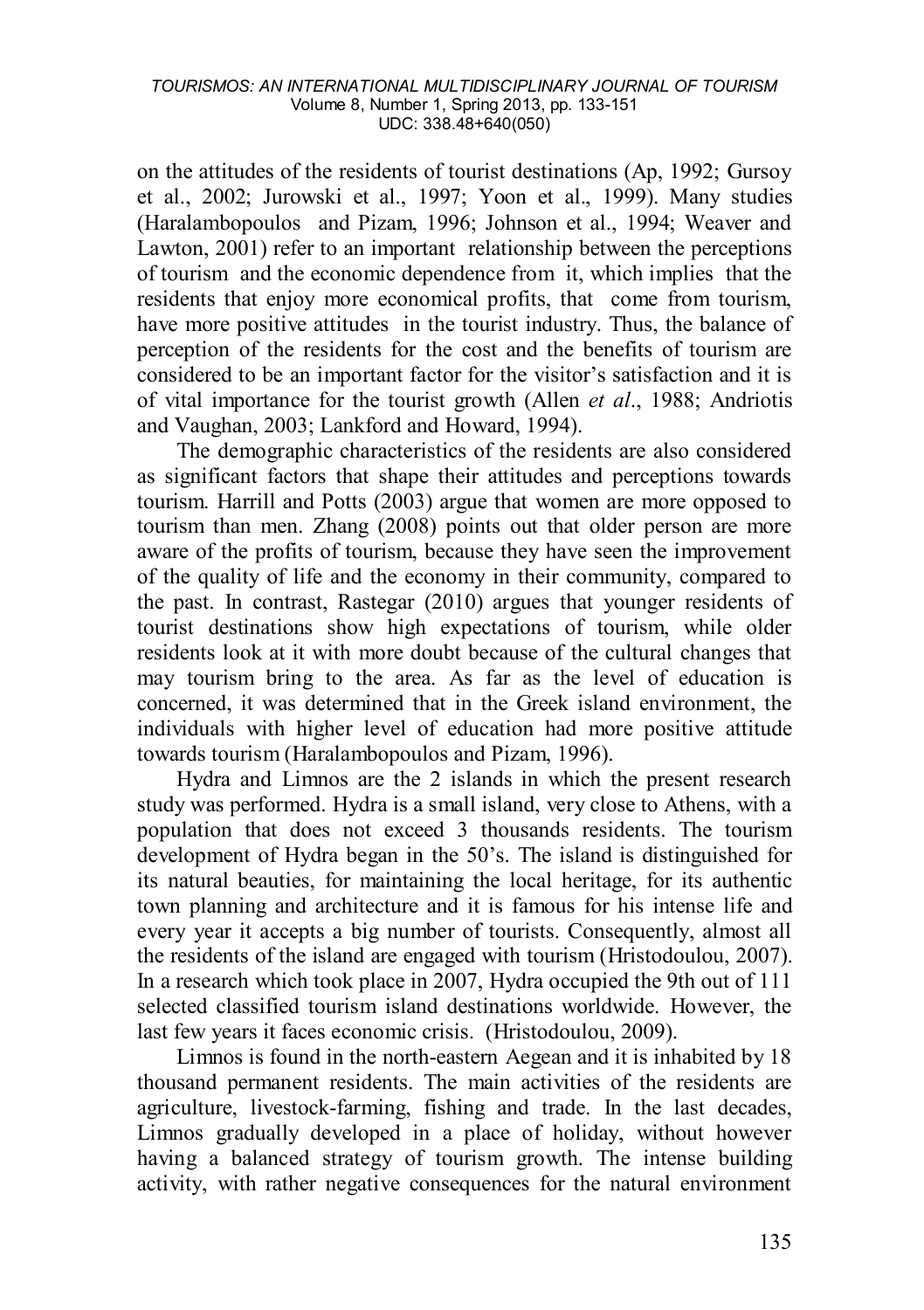and the traditional character of the island, gave job opportunities in a big part of the population, stopping the domestic immigration. However, apart from the development of similar activities, as well as the demand in the tourist sector services, the residents remain attached to the traditional agricultural and livestock-farming activities (Plantzos et al., 2005).

The purpose of the present study was to develop a valid and reliable instrument in order to be used in measuring Greek islands' residents' perceptions towards the effect of tourism. Moreover, it aims to explore the effect of the perceptions' related factors in forming the attitudes of the local residents.

# **METHODOLOGY**

### **Sample and Measurement Instrument**

The sample of the present study is constituted by 400 residents living on the islands of Hydra and Lemnos islands who randomly were selected. The sample size is representative for a 5% error margin (Saunders et al., 2000). Males and females are equally presented in the sample, while the mean age is about 38 years old.

As measurement instrument a questionnaire was used, which is consisted of 49 statements or questions divided in three sections. In the first section there is only one statement which determines the attitude of the residents towards tourism development in their island. This statement is rated on a 7-point Likert scale from absolutely negative attitude (1), to absolutely positive attitude (7). The second section consists of 42 statements which measure the positive and negative perceptions of residents about the different parameter of tourist influence. For the construction of the second section we have used 10 previous instruments (Oviedo-Garcia *et al*., 2008; Koa & Stewartb, 2002; McGehee & Andereck, 2004; Yoon et al., 2001; Zhang, 2008; Huh & Vogt, 2008; Mason & Cheyne, 2000; Törn, *et al*., 2007). These statements are rated on a 7- point Likert scale from absolutely untruth (1), to absolutely truth (7). Finally, the third section is constituted by 5 questions referring to the demographic data of the respondents such as gender, age, income, education and relation of the occupation with the tourism. Furthermore, there is a statement about the improvement of family's income due to the tourism growth, which is measured as the statements of the second section.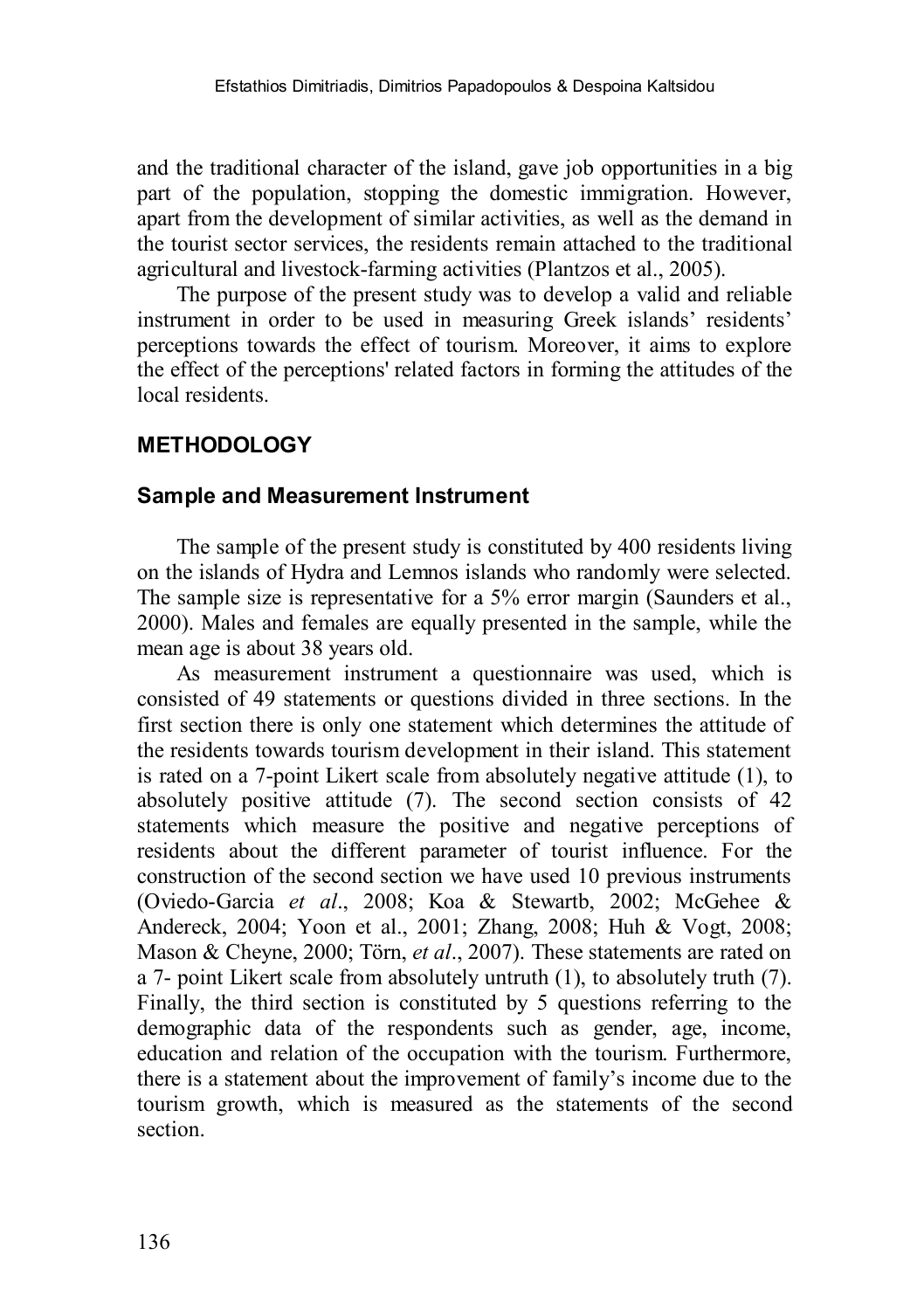# **Scale Validation**

The validation of the research instrument consists of two tests. The first one refers to the content validity and the second one to the construct validity. Content Validity is based on the extent to which a measurement reflects the specific intended domain of content (Carmines & Zeller, 1991) and is realized by a review of the literature on the subject of the study, and pilot test in a panel of experts (academics and professionals). In order to examine the factor structure of the instrument, the data was subjected to factor analysis and reliability analysis for each of the emerged factors.

The extraction of factors was performed with Principal Component Analysis method, using the Varimax Orthogonal rotation of the axis which is one of the most popular methods of Orthogonal rotation according to Sharma (1996) and Haier *et al.* (1995). As Measure of Sampling Adequacy (M.S.A) the index of Kaiser-Mayer-Olkin (K.M.O) was used. This is the most popular diagnostic measure and it includes the degree to which some items belong to the same factor (Sharma, 1996). Sharma (1996) suggests that K.M.O has to be greater than 0,8. Furthermore, the Bartlett's test of sphericity for the overall significance of all correlations within the correlation matrix was performed. The criterion of Eigenvalue in order to determine the number of factors was used. Factors whose Eigenvalue is over one are selected. Finally, the factor loadings of the items were checked. In a sample of more than 350 individuals, a loading greater than 0,30 is considered as significant (Haier et al., 1995).

We have run a first factor analysis with the 42 initial items of the second section. Seven items were eliminated because their loadings were low or they load onto two factors equally. After the elimination of the 7 items, we have run again factor analysis and the final factorial model is constituted by 8 distinctive factors which are related with the perceptions of the residents. Four of them determined positive perceptions, while three negative perceptions. The positive perceptions are named: Improvement of finances (F2), Protection of environment and improvement of public infrastructures (F4), Increase of opportunities of amusement and choices of local market (F5), Conservation of monuments and maintenance of cultural heritage (F6) and Reduction of xenophobia (F8). The negative perceptions are named: Increase of delinquency and affects on ethos (F1), Negative impacts on Society, Tradition and Environment (F3) and Increase of life's cost (F7).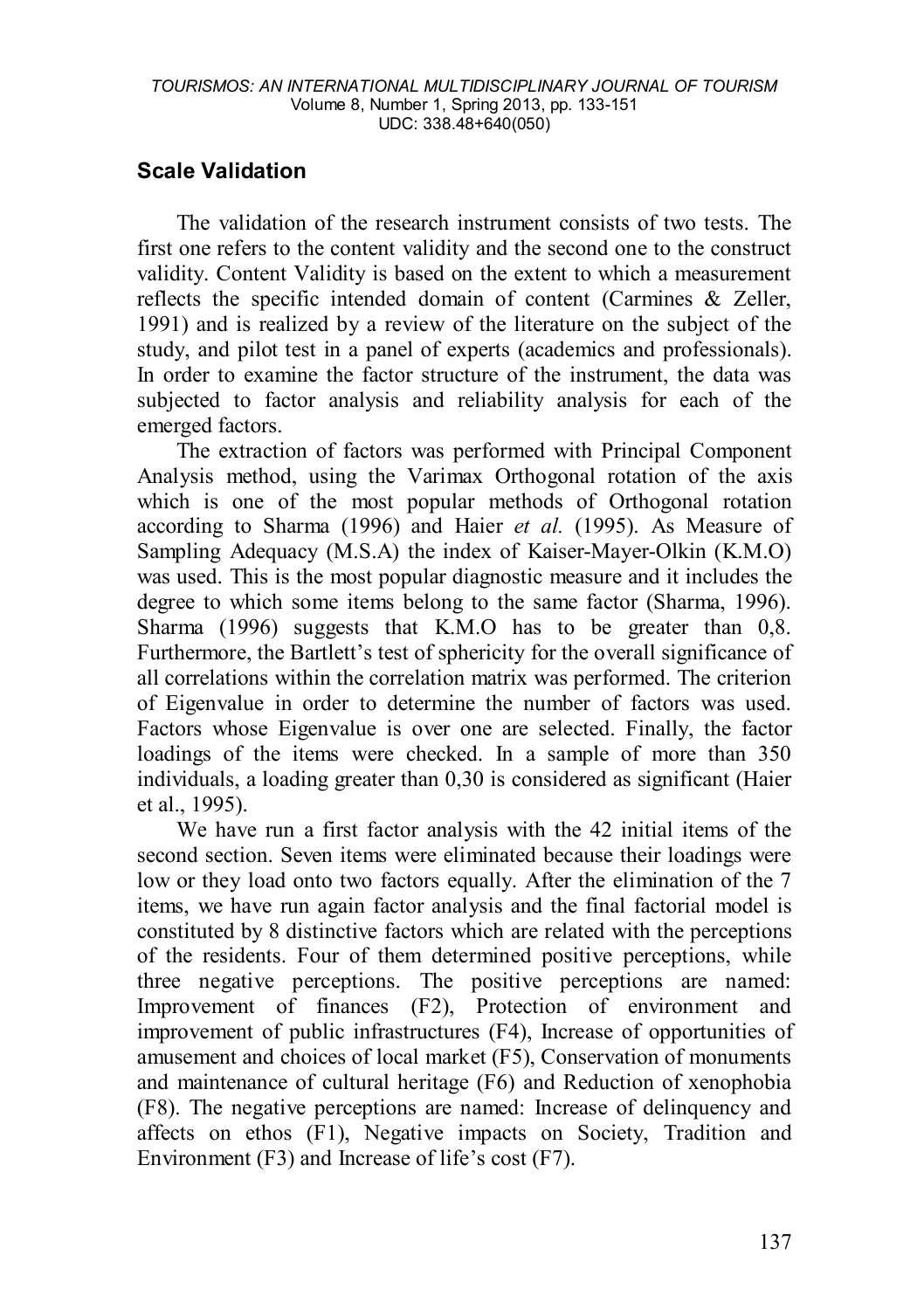The results in table 1, are very satisfying as they cover the restrictions which were mentioned earlier.

| a/a            | <b>Items</b>                           | <b>Factors</b>                   | Loadings |
|----------------|----------------------------------------|----------------------------------|----------|
|                | The tourism causes:                    |                                  |          |
| 1              | increase of criminality                |                                  | 0,783    |
| $\overline{2}$ | increase of alcoholism                 |                                  | 0,778    |
| 3              | increase of prostitution               | F1                               | 0,858    |
| $\overline{4}$ | increase of drug trafficking           | Increase of                      | 0,773    |
| $\overline{5}$ | negative effects in the ethos          | Delinquency and                  | 0,552    |
| 6              | increase of gambling                   | affects on ethos                 | 0,690    |
| $\overline{7}$ | transmission of diseases               | Eigenvalue=6,723                 | 0,670    |
| $\overline{8}$ | improvement of the economic            |                                  | 0,741    |
|                | status of the island                   |                                  |          |
| 9              | improvement of the                     |                                  | 0,839    |
|                | purchasing power                       | F <sub>2</sub>                   |          |
| 10             | creation of jobs                       | Improvement of                   | 0,824    |
| 11             | attraction of investments              | finances                         | 0,681    |
| 12             | improvement of the economic            | Eigenvalue=5,622                 | 0,836    |
|                | status of the residents                |                                  |          |
| 13             | the<br>improvement<br>of<br>tax        |                                  | 0,528    |
|                | income of the local authorities        |                                  |          |
|                | (municipality)                         |                                  |          |
| 14             | increase of labour                     |                                  | 0,481    |
|                | exploitation of local population       |                                  |          |
| 15             | negative<br>influence<br>in<br>the     |                                  | 0,602    |
|                | lifestyle of locals                    | F <sub>3</sub>                   |          |
| 16             | negative effect in the natural         | Negative impacts on              | 0,765    |
|                | environment                            | Society, Tradition and           |          |
| 17             | increase of the pollution of           | Environment                      | 0,602    |
|                | the environment                        | $Eigenvalue = 2,830$             |          |
| 18             | difficulty in accessing the            |                                  | 0,540    |
|                | beaches                                |                                  |          |
| 19             | negative effect in the cultural        |                                  | 0,746    |
|                | heritage<br>reduction of the number of |                                  |          |
| 20             |                                        |                                  | 0,480    |
|                | small businesses                       |                                  |          |
| 21             | protection of the environment          |                                  | 0,822    |
| 22             | improvement of the general             | F <sub>4</sub>                   | 0,839    |
|                | picture of environment                 | Protection of<br>environment and |          |
| 23             | creation of protected regions          | improvement of public            | 0,821    |
|                | of natural beauty                      |                                  |          |

**Table 1** Results of Factor Analysis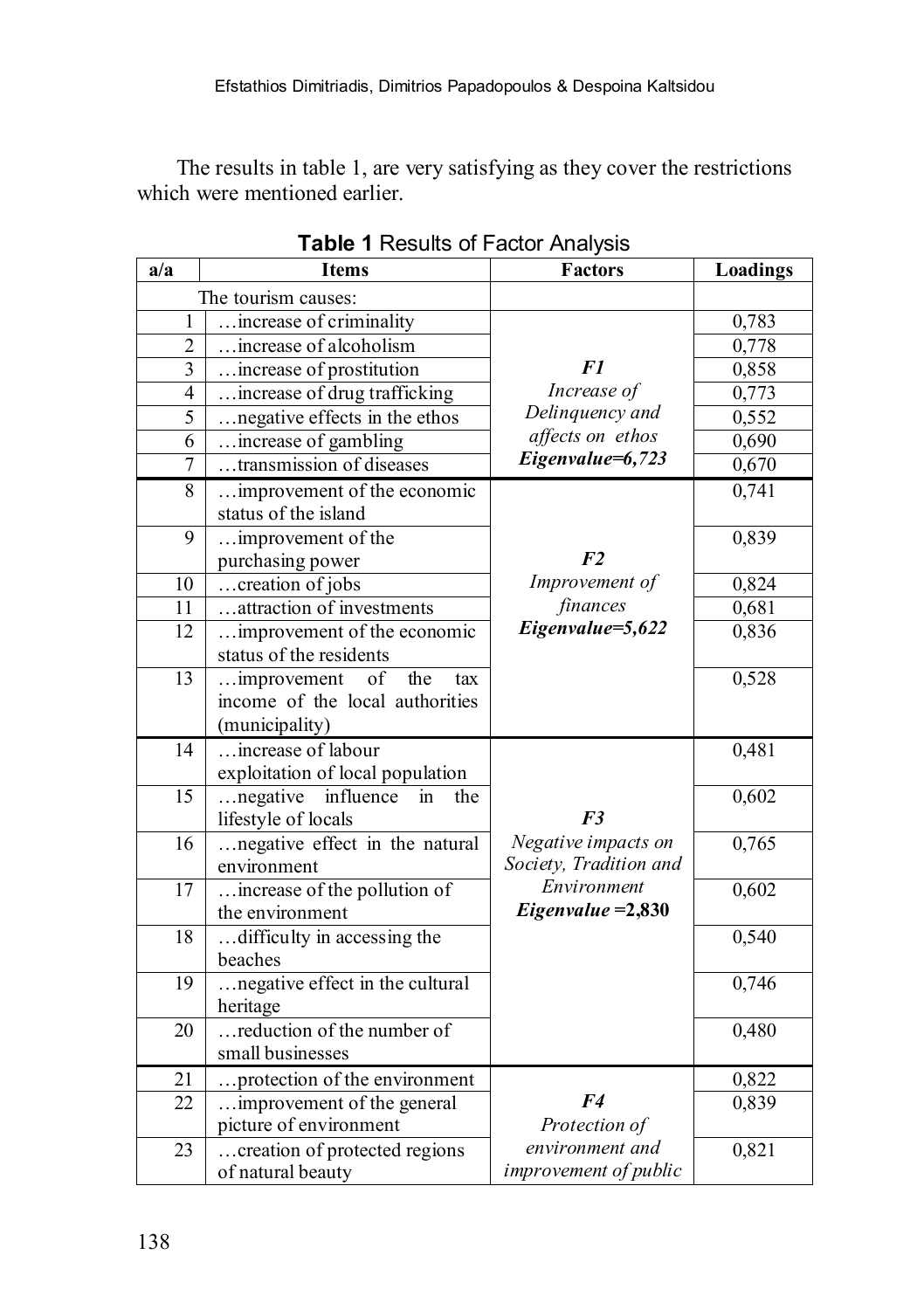| 24 | improvement of public<br>infrastructures                                | infrastructures<br>Eigenvalue=2,064            | 0,648 |
|----|-------------------------------------------------------------------------|------------------------------------------------|-------|
| 25 | increase of occasions of<br>amusement                                   | F5<br>Increase of                              | 0,703 |
| 26 | increase of infrastructures of<br>recreation                            | opportunities of<br>amusement and              | 0,827 |
| 27 | increase of choices within the<br>local market                          | choices of local<br>market<br>Eigenvalue=1,776 | 0,684 |
| 28 | conservation and restoration<br>of historical places and<br>monuments   | F6<br>Conservation of<br>monuments and         | 0,757 |
| 29 | maintenance of cultural<br>heritage                                     | maintenance of<br>cultural heritage            | 0,744 |
| 30 | maintenance of the cultural<br>identity                                 | Eigenvalue=1,578                               | 0,603 |
| 31 | increase of the price of goods<br>and services                          | F7<br>Increase of life's cost                  | 0,823 |
| 32 | increase of the cost of real<br>estates                                 | Eigenvalue=1,294                               | 0,807 |
| 33 | increase in property rents                                              |                                                | 0,742 |
| 34 | improvement of the behaviour<br>of the locals towards the<br>foreigners | F8<br>Reduction of<br>xenophobia               | 0,806 |
| 35 | reduction of xenophobia of<br>the locals                                | Eigenvalue=1,090                               | 0,812 |

Kaiser-Meyer-Olkin Measure of Sampling Adequacy = 0,842. Bartlett's Test of Sphericity Approx. Chi-Square=6626,35, df =595,  $\text{Sig.} = 0.001$ Total Variance Explained  $= 65,647\%$ .

After the factor analysis, the eight new variables were created from the mean scores of the variables which explain each factor.

For testing the reliability of resulting factors Cronbach's *alpha* index was used. The concept of reliability refers to the extent at which a group of items is consistent and what intends to measure (Hair *et al.,* 1995). Nunally (1978) suggests that Cronbach's *alpha* should be more than 0,7 so as to be characterized a construct reliable. From the results, which are presented on table 2, we can conclude that all factors are reliable.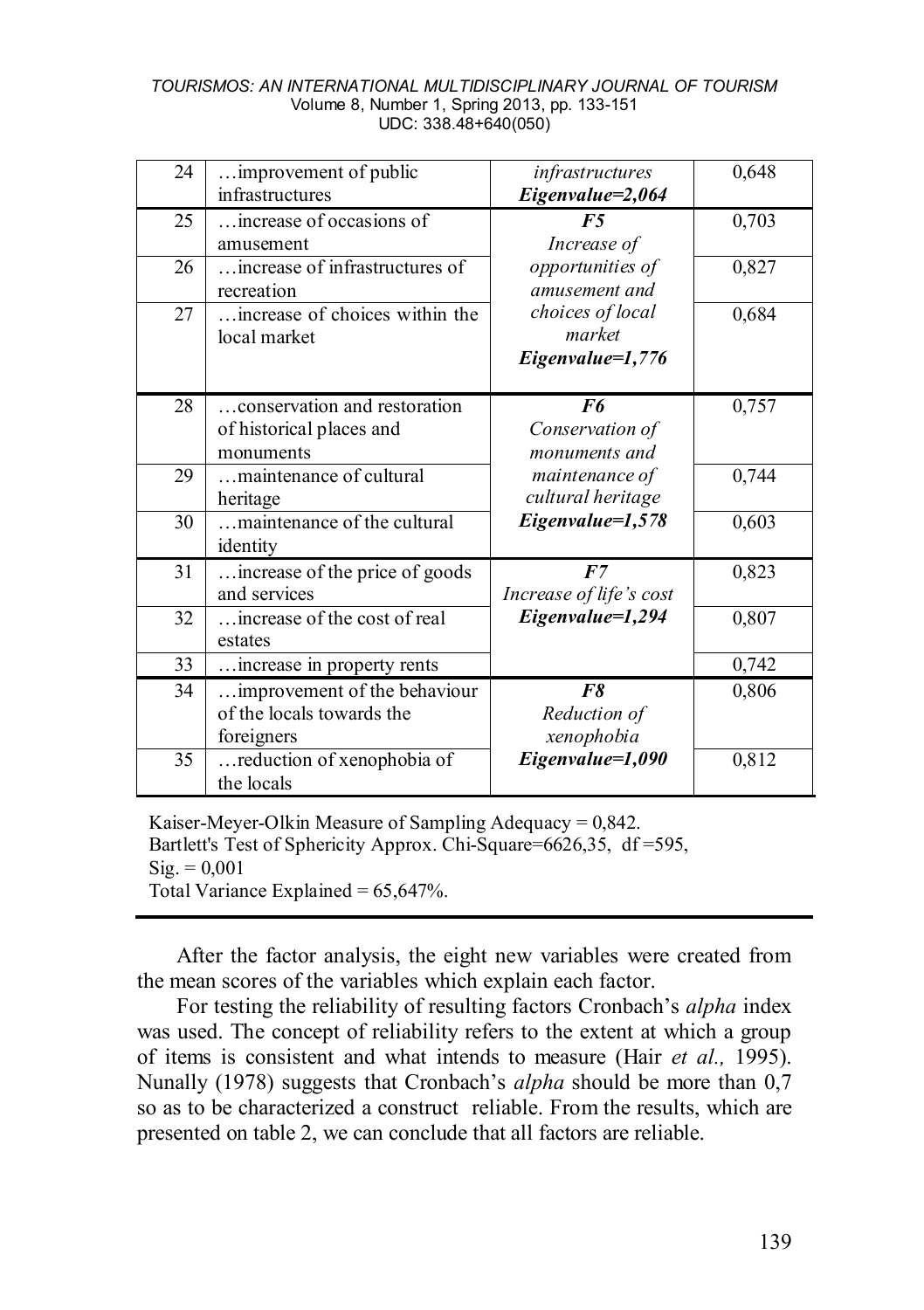| <b>Factors</b>                                                  | Cronbach's a |
|-----------------------------------------------------------------|--------------|
| <b>F1</b> . Increase of Delinguency and affects on ethos        | 0,890        |
| F2. Improvement of finances                                     | 0,864        |
| F3. Negative impacts on Ssociety, Tradition and                 | 0.796        |
| Eenvironment                                                    |              |
| <b>F4</b> . Protection of environment and improvement of public | 0,856        |
| infrastructures                                                 |              |
| F5. Increase of occasions of amusement and choices of           | 0,750        |
| local market                                                    |              |
| <b>F6.</b> Conservation of monuments and maintenance of         | 0,823        |
| cultural heritage                                               |              |
| <b>F7</b> . Increase of life's cost                             | 0,729        |
| <b>F8</b> . Reduction of xenophobia                             | 0.791        |

**Table 2** Reliability Analysis

# **RESULTS**

The two most important factors of perceptions are "Increase of life's cost" which expresses a negative perception and "Improvement of finances" which expresses a positive perception of the residents. There is an overstressing perception about the positive effects of tourism and degradation about the negative perception, except for "Increase of life's cost". The attitude of the residents towards the tourism growth is positive. However, the coefficient of variation for all the factors is very high and thus we can conclude that there are differences between the perceptions of the residents of the two islands.

| <b>Factors</b>                 | Mean | Std.<br><b>Deviation</b> | <b>Coefficient of</b><br><b>Variation</b> |
|--------------------------------|------|--------------------------|-------------------------------------------|
|                                |      |                          |                                           |
| F1. Increase of Delinquency    | 3,14 | 1.49                     | 47,45%                                    |
| and affects on ethos           |      |                          |                                           |
| F2. Improvement of finances    | 4,92 | 1,32                     | 26,82%                                    |
| F3. Negative impacts on        |      |                          |                                           |
| Society, Tradition and         | 3,16 | 1,21                     | 38,29%                                    |
| Environment                    |      |                          |                                           |
| F4. Protection of environment  |      |                          |                                           |
| and improvement of public      | 3,77 | 1,45                     | 38,46%                                    |
| infrastructures                |      |                          |                                           |
| F5. Increase of occasions of   |      |                          |                                           |
| amusement and choices of local | 4,41 | 1,37                     | 31,06%                                    |
| market                         |      |                          |                                           |
| F6. Conservation of monuments  | 4.62 | 1,54                     | 33.33%                                    |

**Table 3** Basic Statistics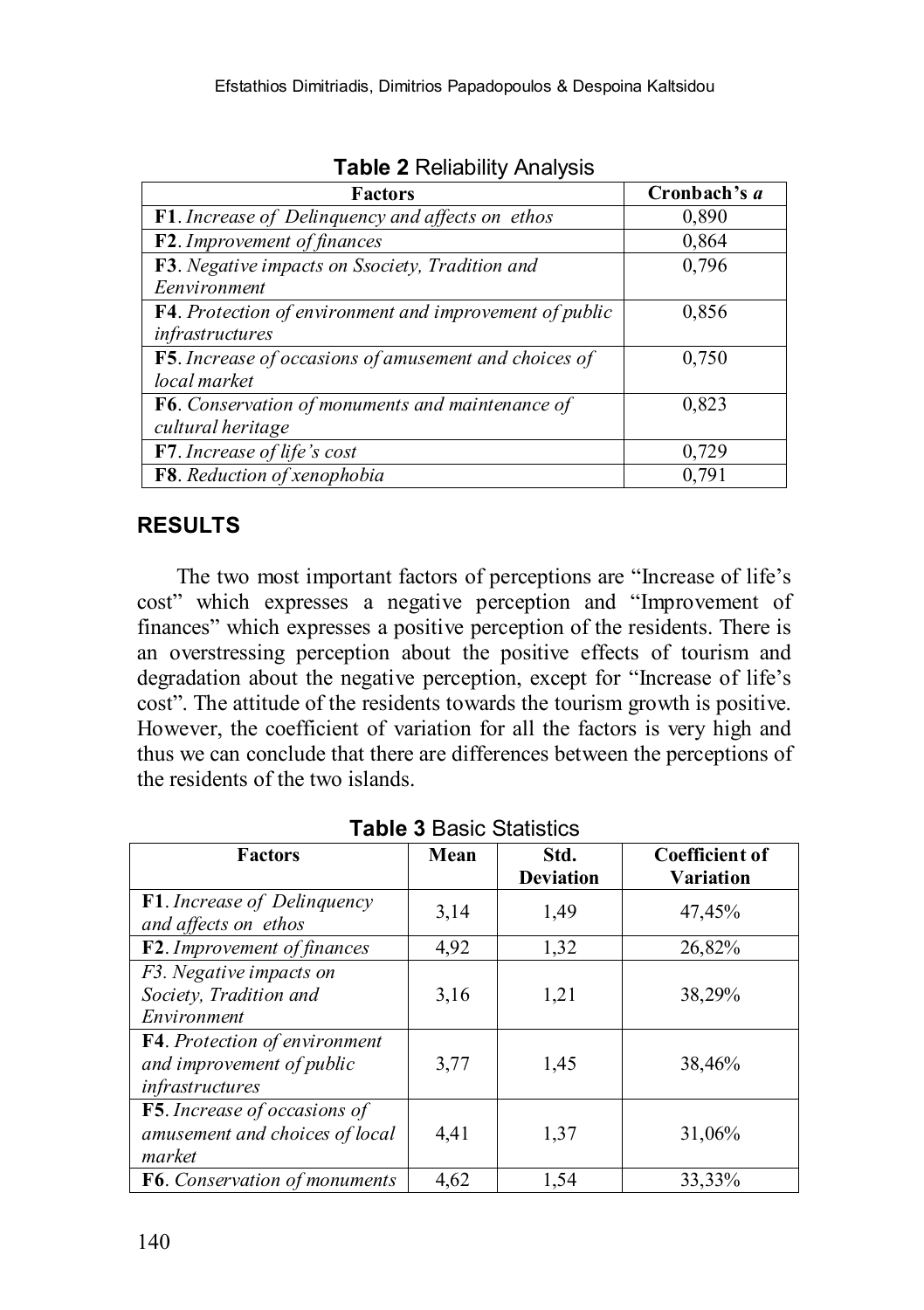| and maintenance of cultural<br>heritage |      |      |        |
|-----------------------------------------|------|------|--------|
| <b>F7.</b> Increase of the cost of life | 5.91 | 1.06 | 17,93% |
| F8. Reduction of xenophobia             | 4,66 | 1.54 | 33,04% |
| Attitude towards tourism<br>growth      | 5.59 | 1.54 | 27,54% |

### **Effect of the Place of Residence on Perceptions' related Factors**

In order to determine the differences both in the attitude and the perceptions of the residents of the two islands towards the tourism growth a t-test was performed. From the results, presented in the table 4, arises that there are significant differences in the five out of eight factors of perception.

The residents of Hydra Island have better perceptions than the inhabitants of Lemnos towards the impact of tourism on "Improvement of finances" and "Reduction of xenophobia". They exaggerate the impact of tourism in the "increase of the cost of life". On the other hand, the inhabitants of Lemnos give more emphasis on the negative effects of tourism in the "Increase Delinquency and affect on ethos" and in the "Negative impacts on Society, Tradition and Environment". The attitude towards tourism between the residents of the two islands is about the same.

|                                                                           | Lemnos |       | Hydra |       | Sig.        |
|---------------------------------------------------------------------------|--------|-------|-------|-------|-------------|
|                                                                           | Mean   | Std.D | Mean  | Std.D | $2$ -tailed |
| Attitude towards tourism<br>growth                                        | 5.49   | 1,66  | 5,69  | 1,42  | 0,198       |
| F1. Increase of<br>Delinguency and affects<br>on ethos                    | 3,73   | 1,47  | 2.53  | 1,26  | 0,000       |
| <b>F2</b> . Improvement of<br>finances                                    | 4,73   | 1,28  | 5,11  | 1.33  | 0,004       |
| <b>F3</b> . Negative impacts on<br>Society, Tradition and<br>Eenvironment | 3,44   | 1,23  | 2,88  | 1,13  | 0,000       |

**Table 4** t- test of equality of means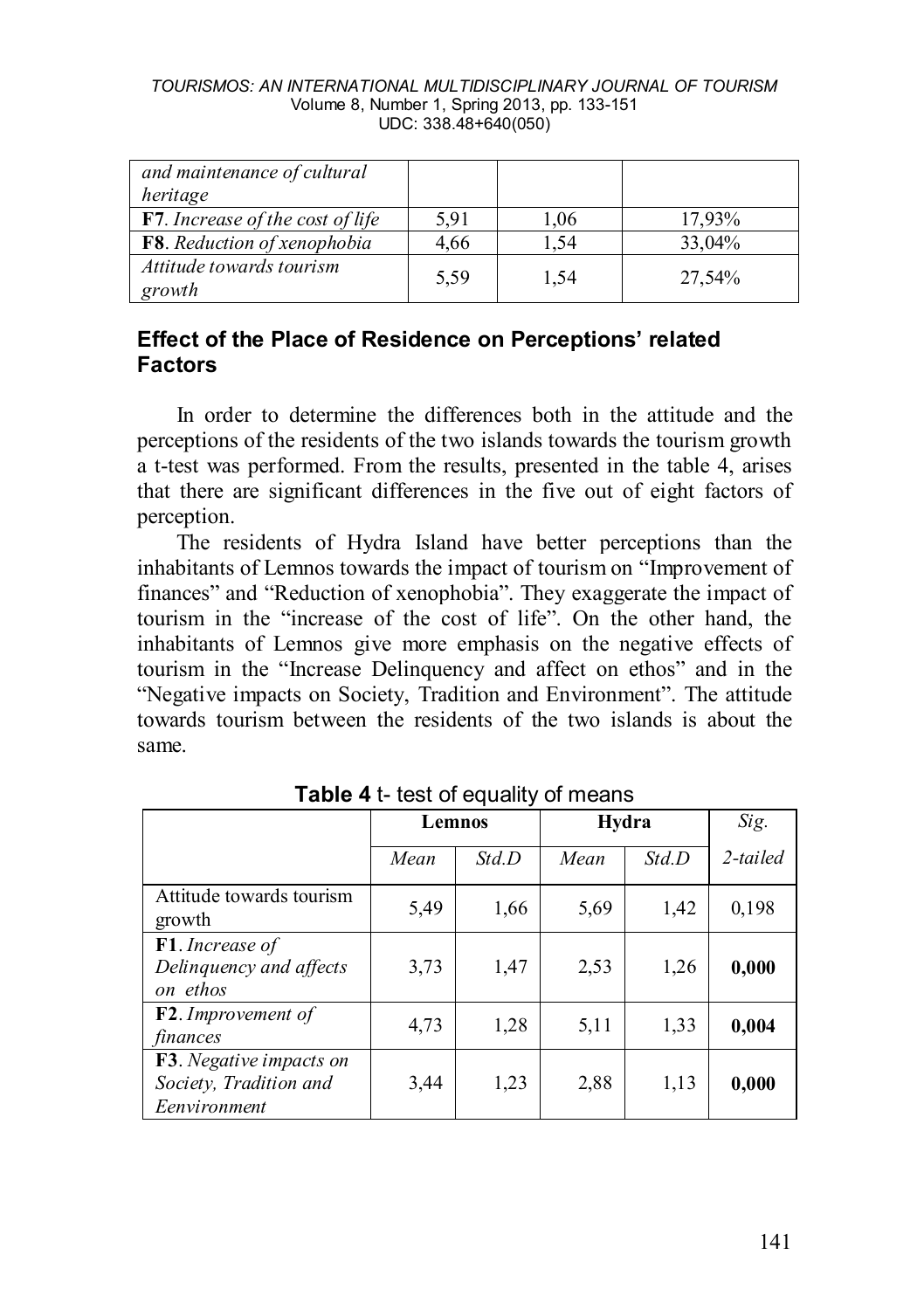| F4. Protection of<br>environment and<br><i>improvement of public</i><br>infrastructures | 3,82 | 1,36 | 3,73 | 1.53 | 0,541 |
|-----------------------------------------------------------------------------------------|------|------|------|------|-------|
| <b>F5</b> . Increase of occasions<br>of amusement and<br>choices of local market        | 4,49 | 1,36 | 4,32 | 1.38 | 0,215 |
| F6. Conservation of<br>monuments and<br>maintenance of cultural<br>heritage             | 4,63 | 1,46 | 4,60 | 1,62 | 0,880 |
| F7. Increase of life's cost                                                             | 5.63 | 0.99 | 6,20 | 1,04 | 0,000 |
| <b>F8</b> . Reduction of<br>xenophobia                                                  | 4,50 | 1,35 | 4,81 | 1,69 | 0,046 |

### **Effect of Demographic Data in Attitude and Perceptions' related Factors**

The demographic characteristics were examined in relation to their impact on attitude and perceptions of the residents. Two ANOVA tests were conducted (one for Lemnos and one for Hydra), with each characteristic as the independent variable, and attitude and each perception's related factor as the dependent variables. The relation of occupation with tourism makes more positive the attitude  $(Sig = 0.000 < 0.05)$  and improves the perception,  $(Sig = 0.046 < 0.05)$  of the inhabitants of Hydra, towards the improvement of finances due to tourism. The attitude and the perceptions of the inhabitants of Lemnos do not depend on the relation of their occupation with tourism. The gender of inhabitants, for both islands, does not constitute a characteristic which differentiates their attitude and perceptions.

The age of Hydra's residence is positively related with the "*Increase of the cost of life" (Pearson correlation =0,193 - Sig.=0,006) and the "Increase of Delinquency and the affect on ethos" (Pearson correlation =0,153 - Sig.=0,031).* The age of Lemno's residence is positively related with the attitude (*Pearson correlation =0,147 - Sig.=0,040) and the "Increase of occasions of amusement and choices of local market"*  (*Pearson correlation =0,167 - Sig.=0,018).*

*The increase of the family's income due to tourism, for Lemno's residence, is positively related with* the «Attitude towards the growth of tourism » (*Pearson Correlation=0,235-* Sig.=0,001)as well as with the perceptions «Improvement of finances» (*Pearson Correlation=0,217-*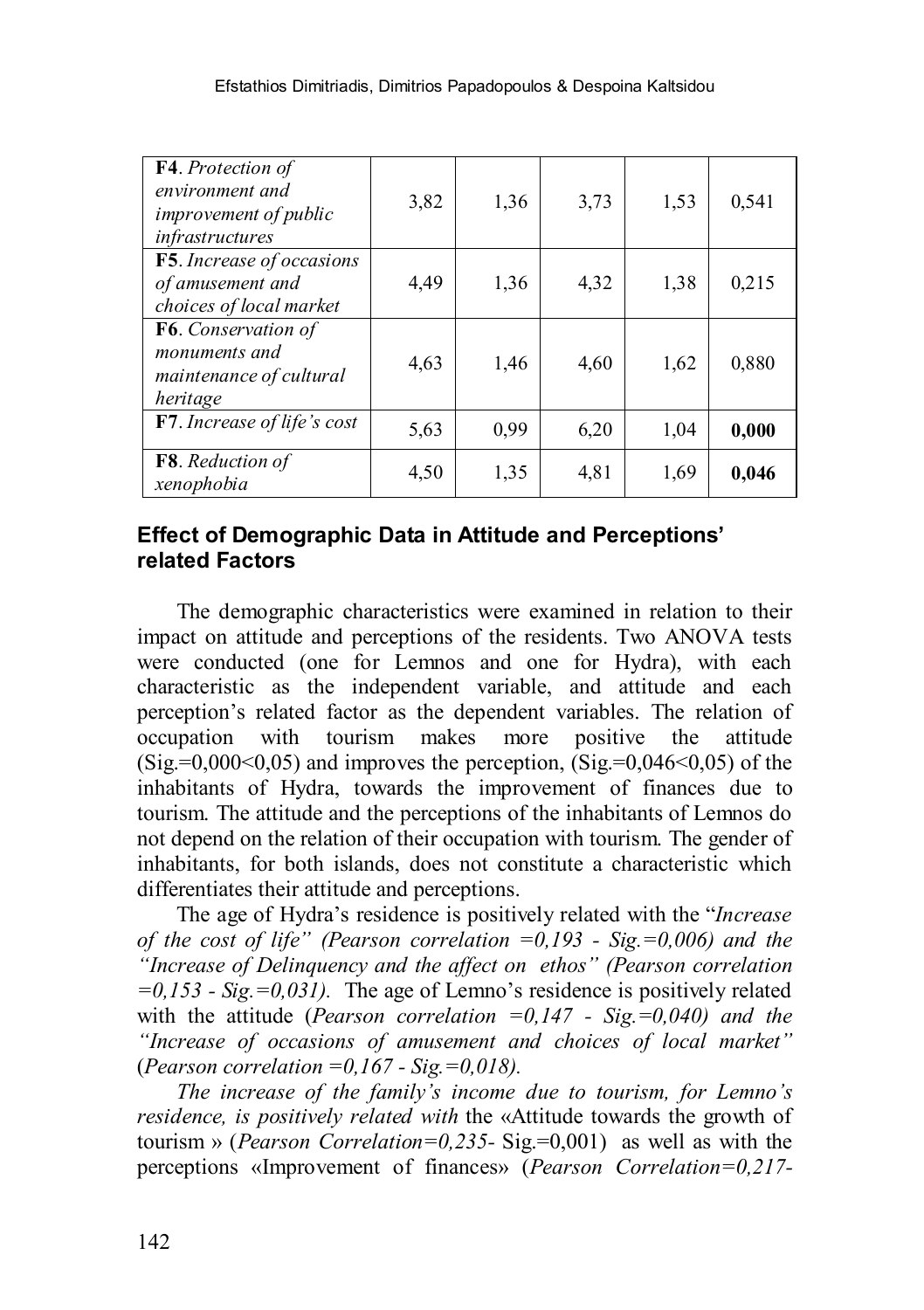Sig.=0,002) and «Reduction of xenophobia» (*Pearson Correlation=0,174- Sig.*=0,014).

| Μεταβλητές                                 |                                                                                  | Lemnos                               |       | Hydra                                |       |
|--------------------------------------------|----------------------------------------------------------------------------------|--------------------------------------|-------|--------------------------------------|-------|
|                                            |                                                                                  | <b>Pearson</b><br><b>Correlation</b> | Sig.  | <b>Pearson</b><br><b>Correlation</b> | Sig.  |
|                                            | Attitude towards<br>tourism growth                                               | 0,235                                | 0,001 | 0,335                                | 0,000 |
|                                            | F1. Increase<br>Delinquency and affect<br>on ethos                               | $-0,022$                             | 0,760 | $-0,003$                             | 0,965 |
|                                            | F2. Improvement of<br>finances                                                   | 0,217                                | 0,002 | 0,202                                | 0,004 |
|                                            | F3. Negative impacts<br>on Society, Tradition<br>and Environment                 | 0,065                                | 0,359 | $-0,098$                             | 0,169 |
| Improvement family's income due to tourism | F4. Protection of<br>environment and<br>improvement of public<br>infrastructures | 0,084                                | 0,238 | 0,256                                | 0,002 |
|                                            | F5. Increase of<br>occasions of<br>amusement and<br>choices of local market      | 0,007                                | 0,295 | $-0,031$                             | 0,663 |
|                                            | F6. Conservation of<br>monuments and<br>maintenance of<br>cultural heritage      | $-0,110$                             | 0,221 | 0,195                                | 0,005 |
|                                            | <b>F7</b> . Increase of life's<br>cost                                           | $-0.010$                             | 0,886 | $-0.175$                             | 0,013 |
|                                            | F8. Reduction of<br>xenophobia                                                   | 0,174                                | 0,014 | 0,076                                | 0,284 |

**Table 5** Correlation Matrix

For residents of Hydra, the results show that the increase of family's income due to tourism, is positively related with the «Attitude towards tourism growth» (*Pearson Correlation=0,335- Sig.*=0,001) and moreover with the perceptions «Improvement of finances» (*Pearson Correlation=0,202- Sig.*=0,004), «Protection of environment and improvement of public infrastructures» (*Pearson Correlation=0,256- Sig.*=0,002) and «Conservation of monuments and maintenance of cultural heritage» (*Pearson Correlation=0,195- Sig.*=0,005). In parallel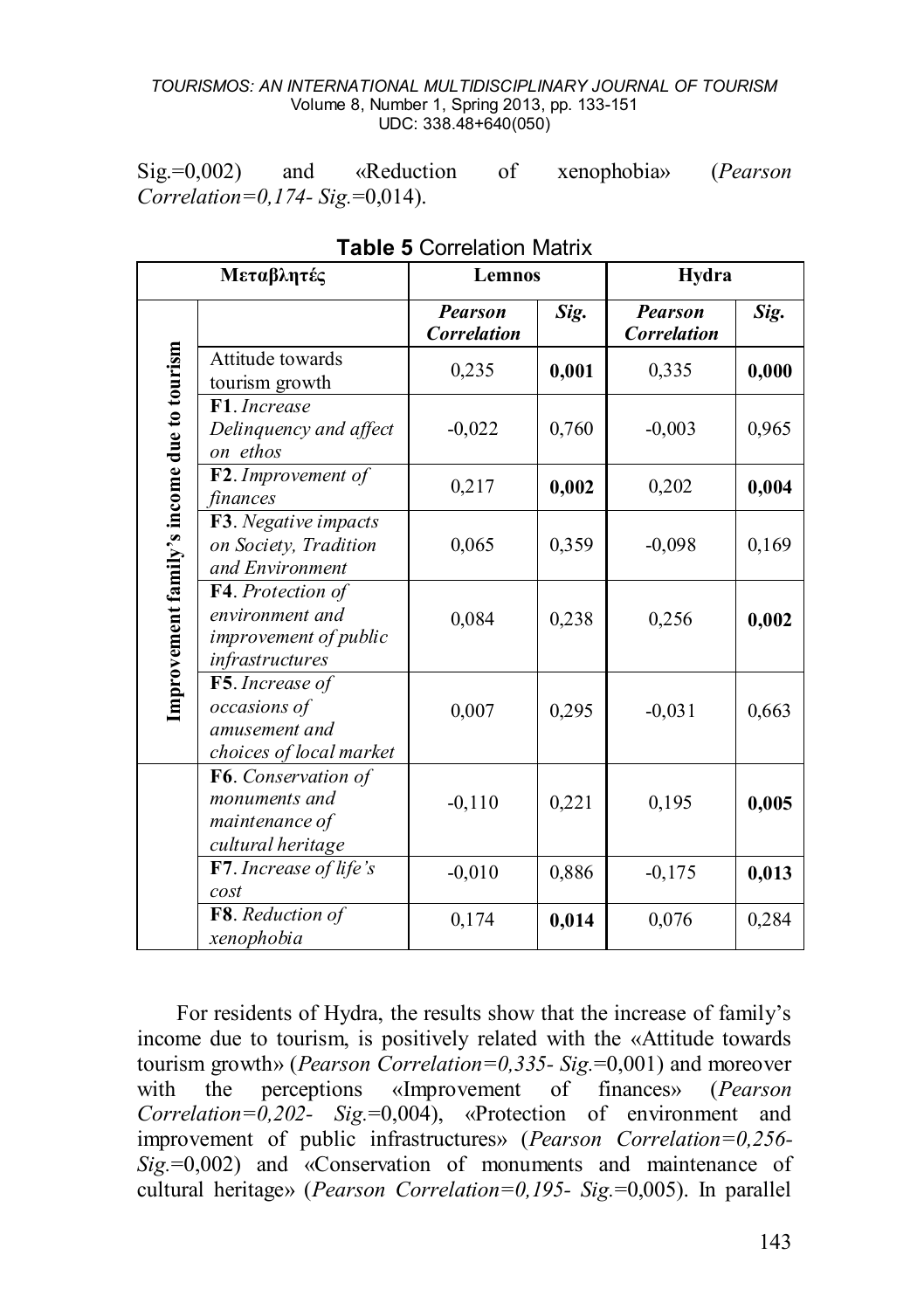the increase of family's income due to tourism is negatively related, with the «Increase of the cost of life» (*Pearson Correlation=-0,175- Sig.=0,013*).

### **Effect of Perceptions' related Factors on Attitude**

In order to determine which of the perceptions influence residents' attitudes towards the tourism growth, two multiple regressions were performed. The first refers to Lemnos island and the second one to Hydra island. In both cases the stepwise method was used and the "attitude towards the tourism growth" was the dependent variable, while the eight factors of perception were the independent variables. The results of two regression analyses are presented in table 5.

| Dependent<br>Variable | Independent<br><b>Variables</b> | Lemnos      |       | Hydra       |       |
|-----------------------|---------------------------------|-------------|-------|-------------|-------|
| Attitude              |                                 | <b>Beta</b> | Sig.  | <b>Beta</b> | Sig.  |
| towards               | F <sub>1</sub>                  | $-0,131$    | 0,040 |             |       |
| the                   | F <sub>2</sub>                  | 0,491       | 0,000 | 0,505       | 0,000 |
| tourism               | F3                              |             |       | $-0,276$    | 0,000 |
| growth                | F8                              |             |       | 0,154       | 0,005 |
|                       |                                 | $R^2=0,243$ |       | $R^2=0,445$ |       |

**Table 5** Regression Analyses

In the first regression analysis (Lemnos) only two factors are significant (F1 and F2) while the variance explained by these factors is 24,3% of the total variance. In the second regression analysis (Hydra) there are three factors (F2, F3, F8) significant and the variance explained is 44,5%. The common factor for the two islands is the second factor "improvement of finances". This means that the attitude, towards tourism, of the residents of both islands is positively affected principally by the improvement of their finances. Moreover, the attitude of the residents of Lemnos is negatively affected by the factor "Increase of delinquency and affects on ethos". On the other hand, the attitude of the residents of Hydra is negatively affected by the factor "Negative impacts on Society, Tradition and Environment*"* and positively by the factor "Reduction of xenophobia".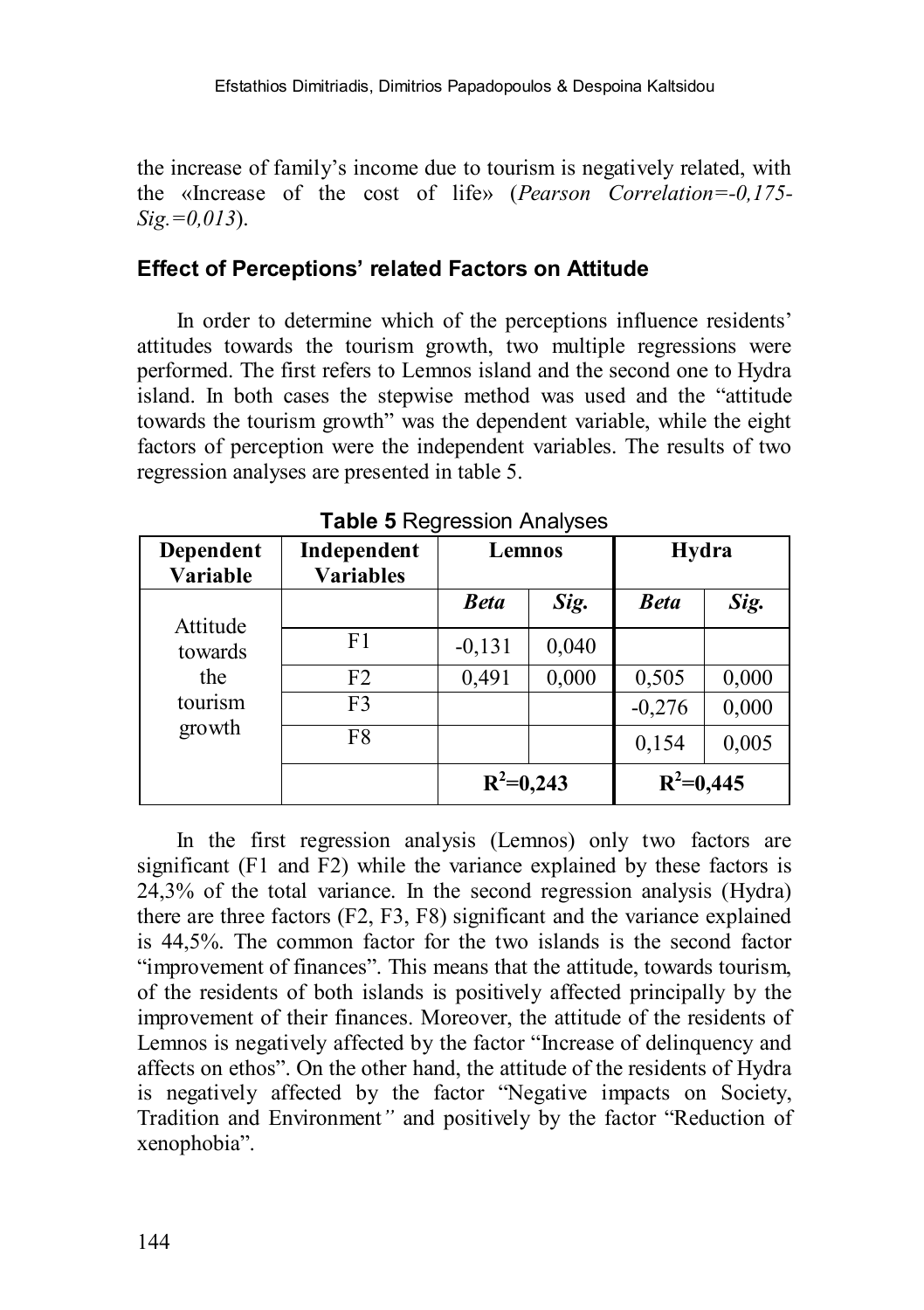### **CONCLUSIONS – DISCUSSION**

In this study has been developed a valid and reliable instrument to measure the perceptions of the residents for the positive and negative effects of tourism in Greek islands. The research results show that the residents of both islands have from positive to very positive attitude concerning the tourist growth of their islands. The perceptions for the positive effects of tourism are highly emphasized, while the negative effects are relatively downgraded, except of the increase of cost of life. Although the results do not show any important differences in the attitude of the residents of the two islands, towards the tourism growth, nevertheless only the residents of Hydra conceive that the positive effect of tourism in the improvement of the economic parameters are higher and at the same time they believe that the negative effect in the cost of life is also higher. The residents of Lemnos more than the residents of Hydra, from the negative effects of tourism for example violence emphasize the morals, the social life, the traditions and the environment.

The long-lasting mingling of the residents of Hydra with tourism, concerning the residents of Hydra brings the results of the present study in contrast with the other precedents, that are based on the life-cycle theory of tourism (Butler ' s life - cycle theory) and which claim that the residents that present smaller exposure to tourism have more positive attitude towards it, than the residents that have an extensive experience (Akis et al., 1996). The exact opposition is also observed to the discoveries of Allen *et al.* (1988), whose searching based on the "tourism carrying capacity theory", determined that the perceptions of the residents deteriorate when there is an increase of tourist growth. Although Hydra has a tourist tradition for over 50 years, its residents do not present more negative attitude towards the tourist growth, compared to the residents of Limnos. On the contrary, the residents of the "developing" Limnos are those that point out, more than the residents of Hydra, the negative effects of tourism to the society, the traditions, the culture and the environment.

The attitudes of the residents of both islands concerning the tourism growth are influenced, in decisive degree, from their perception of the positive effect of tourism in the improvement of the economic parameters, with the residents of Hydra giving in this factor bigger importance. The consequences that tourism has on the society, the traditions and the environment influence negatively the configuration of the attitude of the residents of Hydra, while they also influence negatively the attitude of the residents of Lemnos the increase of delinquency and the negative effect of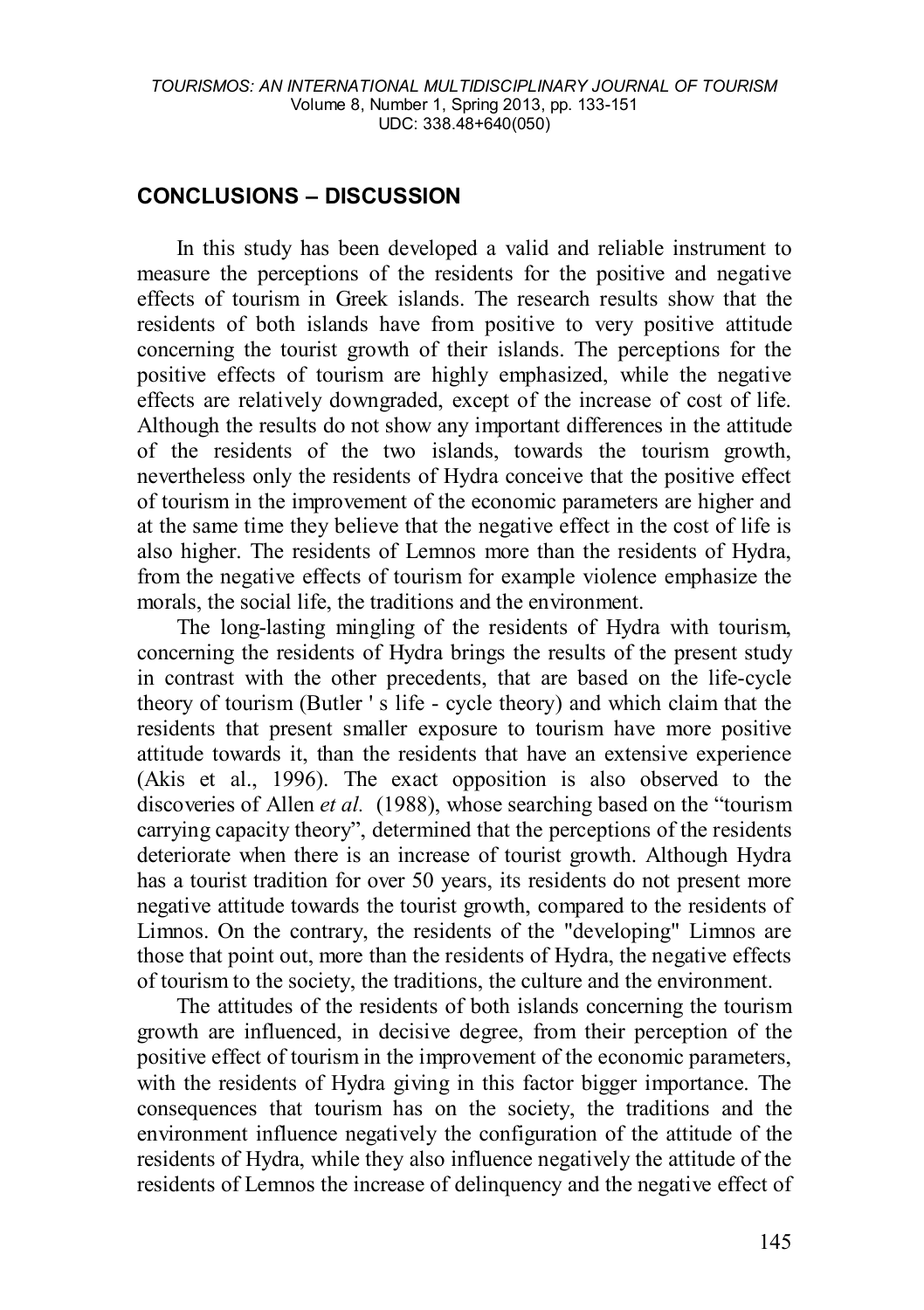tourism to the morals. However, both effects are very weak and they affect the least in the configuration of the attitudes, particularly if they are lined up against the positive perceptions for the effect of the economic parameters.

From the results it is rendered obvious that the more important perception, that determines the positiveness of the attitude of the residents towards the tourism growth, is the one related to the improvement of the economic parameters, individual and social, because of tourism. Previous studies, in the frame of the theory of social transaction, support that the residents that conceive the economic profits that arise from tourism, are very likely to have more positive attitudes and perceptions and support the tourism growth (Jurowski et al., 1997; King et al., 1993).

The improvement of revenue due to tourism was found to make the attitudes of residents more positive, in both islands, towards the tourism growth and stronger in their perception for the positive effect of tourism in the improvement of their finance. This discovery aligns absolutely to the theory of social transaction and the arising opinion that the residents conceive that their personal profits from tourism are increasing will express more positive attitude to the tourist growth (Ap, 1992).

There is an interest in the discoveries that concern the residents of Hydra which indicate its positive cross-correlation in the improvement of the family income due to tourism, not only with the perception for the improvement of the economic parameters, but also with the increase of the perception in maintaining the monuments, the cultural heritage, the protection of the environment and the improvement of the public infrastructures due to tourism. At the same time the negative crosscorrelation in improvement of the family income was recorded with the perception in the increase of the cost of life. Although the perceptions for these effects, except of the improvement of the economical parameters, are very weak, they may indicate that the higher the dependence of family income is in tourism, in a period of tourist crisis, the less objective the residents perception for the positive and negative effects of tourism are. These results are in agreement with those of Gursoy and Rutherford (2004), who states that the more the inhabitants understand that the local economy needs improvement the better they evaluate the economic profits and minimize the social cost and this leads the residents to support tourism development.

However, it has already been pointed out that the growth of the tourism activity although it is economically desirable, it can simultaneously be socially and environmentally detrimental (Igoymenakis et al., 1998). The over-estimation of the positive repercussions of tourism,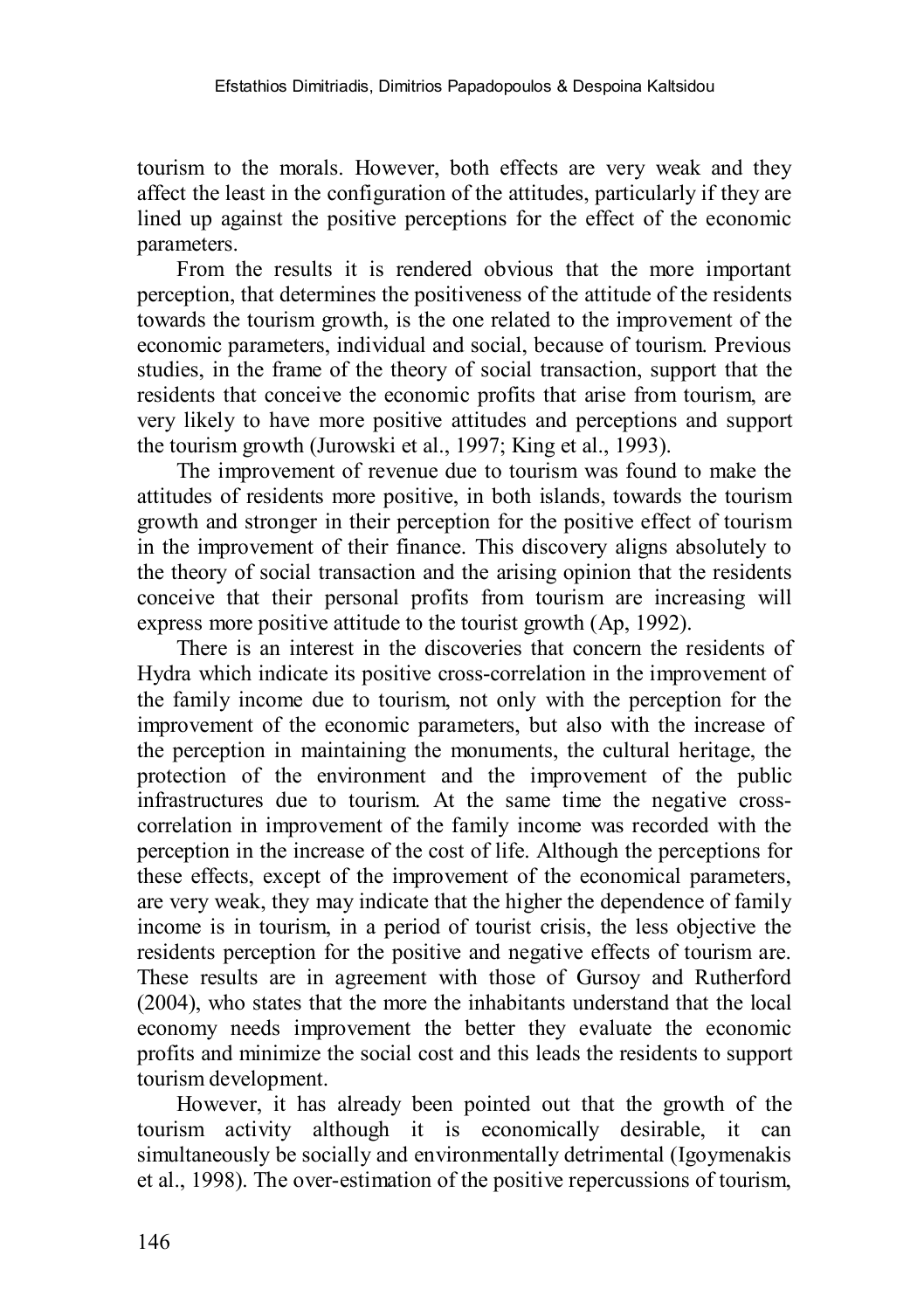but mainly the ignorance or the neglect of its negative effects upon the local societies and the environment, can finally downgrade the tourism destination, turn the tourists to other destinations and finally bring about dramatic reduction in the economic prosperity of the residents (Holder, 1988).

The results of this study indicate that the decision making only from professionals of tourist sector, who usually constitute the members of organizations with weighty and decisive opinion (Chambers, Councils e.t.c.), may include risks for the tourism sustainability. Many theorists recommend the participation of the local community in decision making for the tourism development (Ap  $\&$  Crompton, 1993; Williams  $\&$ Lawson, 2001).

The differentiation of the perceptions of the residents of Limnos and about the Hydra effects of tourism indicates that the conclusions of the present study are very difficult to be generalized. It appears that the diversity in the tourism growth and in the economic dependence of the residents from tourism can influence their perceptions regarding its effects. Consequently, for the precise estimation of the attitudes and perceptions of the residents of every Greek island concerning tourism may require separate studies.

### **REFERENCES**

A.G.T.E.- Association of Greek Tourist Enterprises (2010). The Importance of Tourism.

[Http://www.sete.gr/default.php?pname=GreekTourismMeaning2009&la=](http://www.sete.gr/default.php?pname=GreekTourismMeaning2009&la=1) [1.](http://www.sete.gr/default.php?pname=GreekTourismMeaning2009&la=1) Accessed the  $27<sup>th</sup>$  of May 2010, at 14:55.

- Akis, S., Peristianis, N. & Warner, J. (1996). Residents' Attitudes to Tourism Development: The Case of Cyprus. *Tourism Management*, Vol. 17, pp.481–494.
- Allen, L.R., Long, P.T., Perdue, R.R. & Kieselbach, S. (1988). The impact of tourism development on residents' perceptions of community life. *Journal of Travel Research,* Vol. 27, No.1, pp.16-21.
- Andriotis, K. & Vaughan, R.D. (2003). Urban Residents' Attitudes toward Tourism Development: The Case of Crete. *Journal of Travel Research,*  Vol. 42, No.2, pp.172.
- Ap, J. & Crompton, J.L. (1993). Residents' strategies for responding to tourism impacts. *Journal of Travel Research*, Vol. 33, No.1, pp.47-50.
- Ap, J. (1992). Residents' perceptions on tourism impacts. *Annals of Tourism Research*, Vol. 19, No.4, pp.665–690.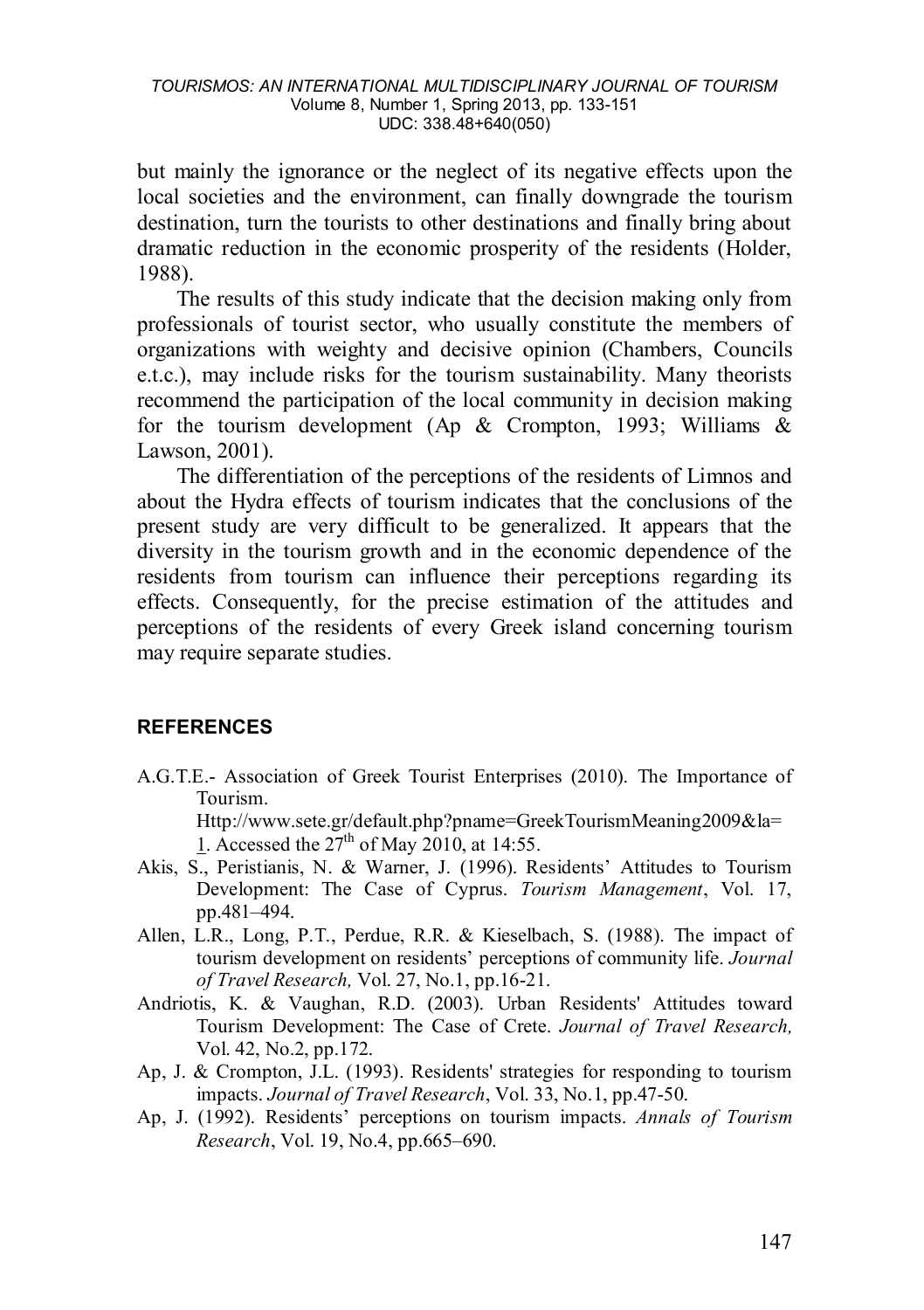- Caneday, L. & Zeiger, J. (1991). The social, economic, and environmental costs of tourism to a gambling community as perceived by its residents. *Journal of Travel Research,* Vol. 30, No.2, pp.45-49.
- Chacko, H.E. & Schaffer, J.D. (1993). The evolution of a festival: Creole Christmas in New Orleans. *Tourism Management,* Vol. 14, No.6, pp.475- 82.
- Cole, D.N. (2004). Impacts of hiking and camping on soils and vegetation: A review. In R. Buckley (Eds.) *Environmental impacts of ecotourism*, New York: CABI Publishing
- Davis, D., Allen, J. & Cosenza, R. (1988). Segmenting local residents by their attitudes, interests and opinions toward tourism. *Journal of Travel Research,* Vol. 27, No.2, pp.2-8.
- Dimitriadis, Ε., Μandilas, Α. & Spiridis, T. (2007). The impact of tourism in small societies: Case study of island Thassos, lake Plastira and Saint Napa (Cyprus)*. Proceedings of the 20th Panhellenic Statistics Conference*. Nicosia, April 11-15, 2007.
- Dwyer, L., Mellor, R., Mistilis, N. & Mules, T. (2000). A framework for assessing 'tangible' and 'intangible' impacts of events and conventions. *Event Management Journal*, Vol. 6, No.1, pp.175-89.
- Gursoy, D. & Rutherford, D. (2004). Host Attitudes Toward Tourism. An Improved Structural Model. *Annals of Tourism Research*, Vol. 31, No.3, pp.495-516.
- Gursoy, D., Chen, J. & Yoon, Y. (2000). Using Structural Equation Modelling to Assess the Effects of Tourism Impact Factors and Local Residents Support for Tourism Development. *31st Annual Travel and Tourism Research Association Conference Proceedings*, June. San Fernando Valley CA, pp.243–250.
- Gürsoy, D., Jurowski C. & Uysal, M. (2002). A structural modelling of resident's attitudes toward tourism. *Annals of Tourism Research*, Vol. 29, No.1, pp.79-105.
- Gyimothi, S. (1999). Visitor's perceptions of holiday experiences and service providers: An exploratory study. *Journal of Travel and Tourism Marketing,* Vol. 8, No.2, pp.57-74.
- Hair, J.F., Anderson, R.E., Tatham, R.L. & Black, W.C. (1995). *Multivariate Data Analysis.* New Jersey, Prentice-Hall International, Inc.
- Haley, A.J., Snaith, T. & Miller, G. (2004). The social impacts of tourism: A case study of Bath, U.K. *Annals of Tourism Research*, Vol. 32, No.3, pp.647- 668.
- Haralambopoulos, N. & Pizam, A. (1996). Perceived impacts of tourism: The case of Samos. *Annals of Tourism Research*, Vol. 23, No.3, pp.503-526.
- Harrill, R. & Potts, Τ.D. (2003). Tourism planning in historic districts: Attitudes toward tourism development in Charleston. *Journal of the American Planning Association,* Vol. 69, No. 3, pp. 233-44.
- Henthorne, L.T., Babu P.G. & Alvin J.W. (2010). The evolving service culture of Cuban tourism: A case study. *Tourismos: An international multidisciplinary journal of tourism,* Vol. 5, No.2, pp.129-143.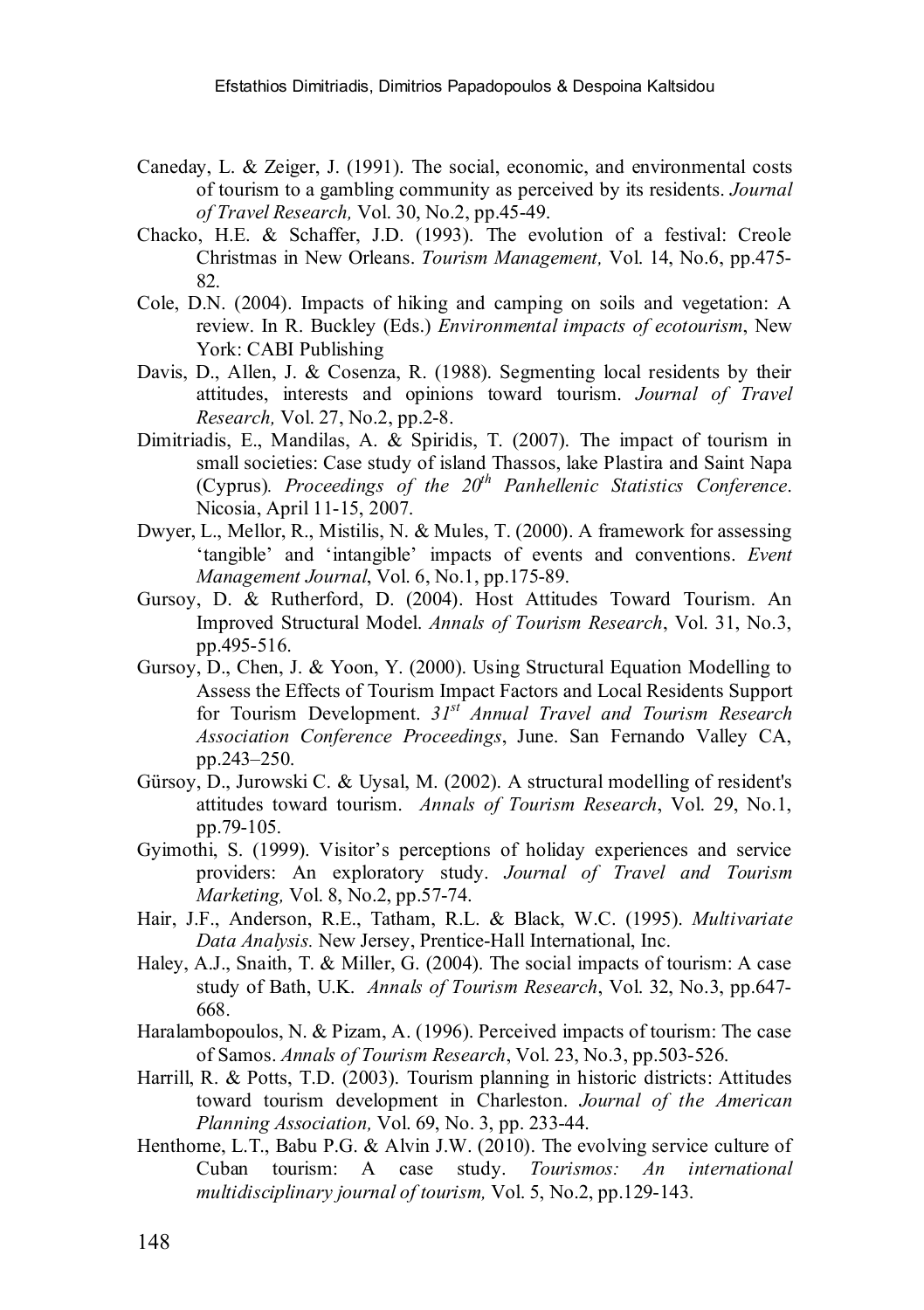- Holder, J. (1988). Pattern and impact of tourism on the environment of the Caribbean. *Tourism Management*, Vol. 9, No.2, pp.119-127.
- Hristodoulou, Ε. (2007). World discrimination for Hydra. Newspaper «The voice of Hydra*»,* No.319, December 2007, pp.5-6.
- Hristodoulou, Ε., (2009). Hydra has the force to overcome any economic crisis, Newspaper «The voice of Hydra*»*, No.334, March 2009, pp.10.
- Huh, C. & Vogt, C.A. (2008). Changes in Residents' Attitudes toward Tourism over Time: A Cohort Analytical Approach. *Journal of Travel Research,*  Vol. 46, pp.446.
- Igoumenakis, N., Karavitis, K. & Lytras, P. (1998). *Iintroduction to tourism*. Athens, Interbooks.
- Jeong, G.H. & Faulkner, B. (1996). Resident perceptions of Megaevent impacts: The Taejon international exposition case. *Festival Management & Event Tourism*, Vol. 4, No.1, pp.3-11.
- Johnson, J.D., Akis, S. & Snepenger D.J. (1994). Residents perceptions of tourism development. *Annals of tourism research,* Vol. 24, No.3, pp. 629-642.
- Jurowski C., Uysal M. & Williams R.D. (1997). A Theoretical Analysis of Host Community Resident Reactions to Tourism. *Journal of Travel Research*, Vol. 36, No.2, pp.3-11.
- Karamanidis, I. (2006). *The contribution of tourism in the growth of region of Eastern Macedonia and Thrace.* PhD Thesis, Thessalonica: University of Macedonia.
- King, B., Pizam, A. & Milman, A. (1993). Social impacts of tourism: Host perceptions. *Annals of Tourism Research*, Vol. 20, No.4, pp.650–665.
- Koa, D-W. & Stewartb, W.P. (2002). A structural equation model of residents' attitudes for tourism development. *Tourism Management*, Vol. 23, pp.521–530.
- Kokkosis, C. & Tsartas, P. (2001). Tourism and *Tourism and recreation: Sustainable tourist Development and environment.* Athens, Kritiki.
- Lankford, S. & Howard, D. (1994). Development impacts of tourism level attitude. *Annals of Tourism Research*, Vol. 21, No.1, pp.121-139.
- Lankford, S.V., Williams, A. & Knowles-Lankford, J. (1997). Perceptions of Outdoor Recreation Opportunities and Support for Tourism Development**.** *Journal of Travel Research*, Vol. 35, No.3, pp.65 - 69.
- Liu, J.C, & Var, T. (1986). Resident attitudes toward tourism impacts in Hawaii. *Annals of Tourism Research*, Vol. 13, No.2, pp.193–214.
- Mason, P. & Cheyne, J. (2000). Residents' attitudes to proposed tourism development. *Annals of Tourism Research*, Vol. 27, No.2, pp.391-411.
- Mavrodontis, T. (2006). *Introduction to Tourism.* Athens, Production of Educational Material.
- McGehee*,* N.G. & Andereck, Κ. *(2004). Factors Influencing Rural Resident's* Support of Tourism. *Journal of Travel Research,* Vol. 43, No.2, pp.131- 140.
- Meliou, E. & Maroudas, L. (2010). Understanding tourism development: A representational approach. *Tourismos: An international multidisciplinary journal of tourism,* Vol. 5, No.2, pp.115-127.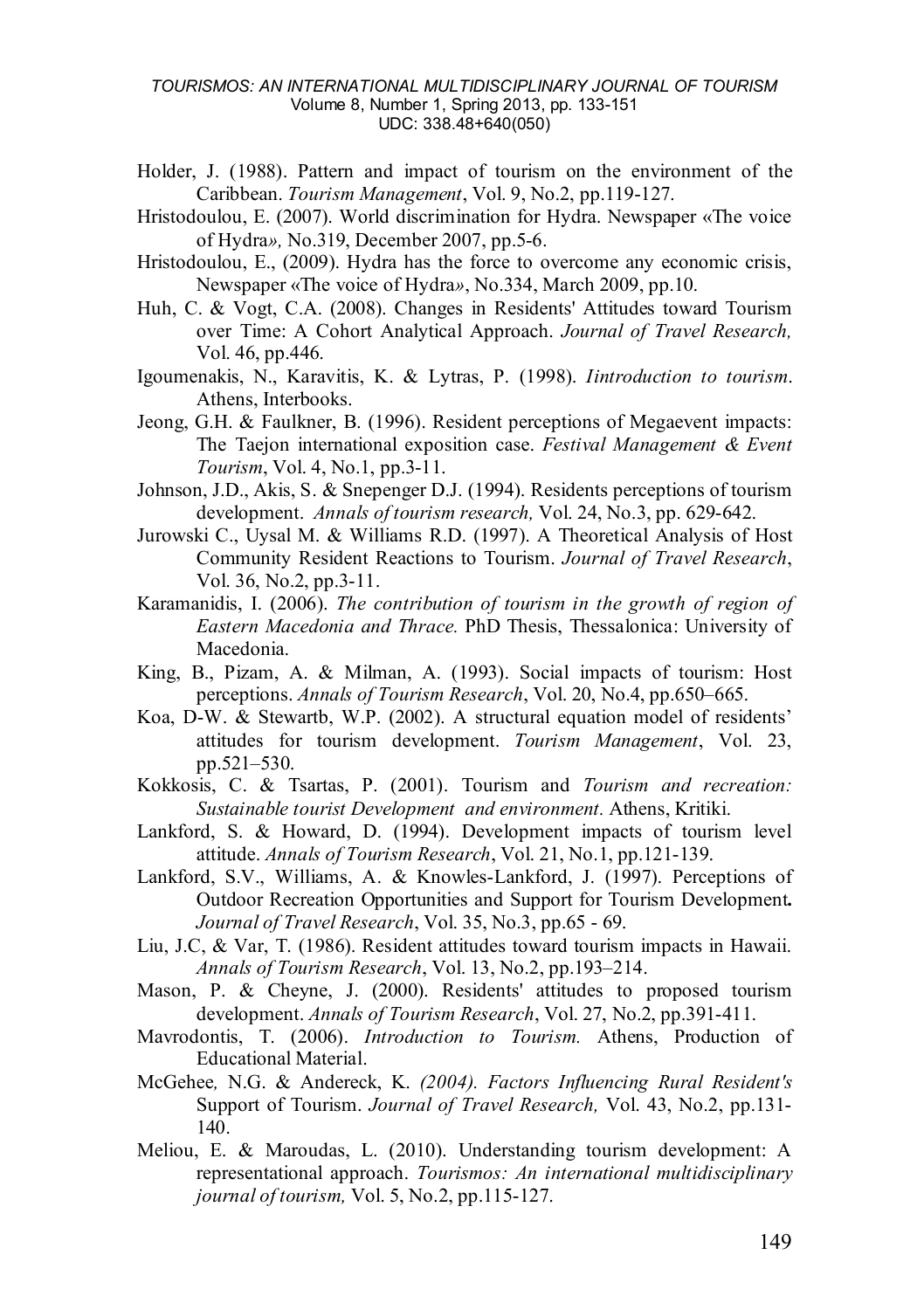- Milman, A. & Pizam, A. (1988). Social impacts of tourism in Central Florida. *Annals of Tourism Research,* Vol. 15, No.2, pp.191-204.
- Mpenetatos, T., Papageorgiou, G. & Stergiou, D. (2004). *Marketing management for services and tourism.* Athens, Ellin.
- Newsome, D., Cole, D.N. & Marion, J. (2004). *Environmental impacts associated with recreational horse-riding*. New York, CABI Publishing.
- Nunnally, J.C. (1978). *Psychometric Theory*, 2<sup>nd</sup> ed. New York, McGraw-Hill.
- Oviedo-Garcia, M., Castellanos-Verdugo, M. & Martin-Ruiz, D. (2008). Gaining Residents' Support for Tourism and Planning. *International Journal of Tourism*, Vol. 10, pp.95–109.
- Pearce J. (1980). Host Community Acceptance of Foreign Tourists: Strategic Considerations. *Annals of Tourism Research*, Vol. 7, No.2, pp.224-235.
- Plantzos, D., Mpouliotis, X. & Argiri, A.M. (2005). Limnos, Cultural Gate of Archipelago of Aegean. [Http://www.ehw.gr/l.aspx?id=6874.](http://www.ehw.gr/l.aspx?id=6874) Accessed the  $26<sup>th</sup>$  of May 2010, at 19:25.
- Przeclawski, K. (1986). *Humanistic Foundation of Tourism*. Warsaw, Poland: Institute of Tourism.
- Rastegar, H. (2010). Tourism development and residents' attitude: A case study of Yazd, Iran. *Tourismos: An international multidisciplinary journal of tourism,* Vol. 5, No.2, pp.203-211.
- Saunders, M., Lewis, P. & Thornhill, A. (2000). *Research methods for business students.* London, Prentice Hall.
- Sharma, S. (1996). *Applied multivariate techniques*. USA, John Wiley and Sons Inc.
- Spilanis, I. & Karayiannis, O. (2009). Tourism and environment: Pressures of tourism related construction activity on the natural environment of host areas-attempting a survey in the Cyclades. *Tourismos: An international multidisciplinary journal of tourism,* Vol. 4, No.4, pp.17-34.
- Štuhec, T.L., Mumel,. D. & Korda, A.P. (2009). Stakeholder impacts on management in protected areas—creating a theoretical model and empirical testing among protected areas, managers and mayors. *Tourismos: An international multidisciplinary journal of tourism,* Vol. 4, No.4, pp.77-96.
- Swarbrooke, J. & Horner, S. (1999). *Costumer behaviour in tourism.* Oxford, Butterworth Heinemann.
- Törn, A. P., Siikamäki, A., Tolvanen, P. K. & Rämet, J. (2007). Local people*,*  nature conservation, and tourism in north-eastern Finland. *Ecology and Society*, Vol. 13, No.1, pp.8.
- Tsartas, P. (2009). In marginal point the tourist growth of some islands. Http://www.dimokratiki.org/?p=6207. Accessed the 7<sup>th</sup> of May 2010, at  $11:40.$
- Var, T., Beck, R.A.D. & Loftus, P. (1977). Determination of tourism attractiveness of the tourism areas in British Columbia. *Journal of Leisure Research,* Vol. 15, No.3, pp.23-29